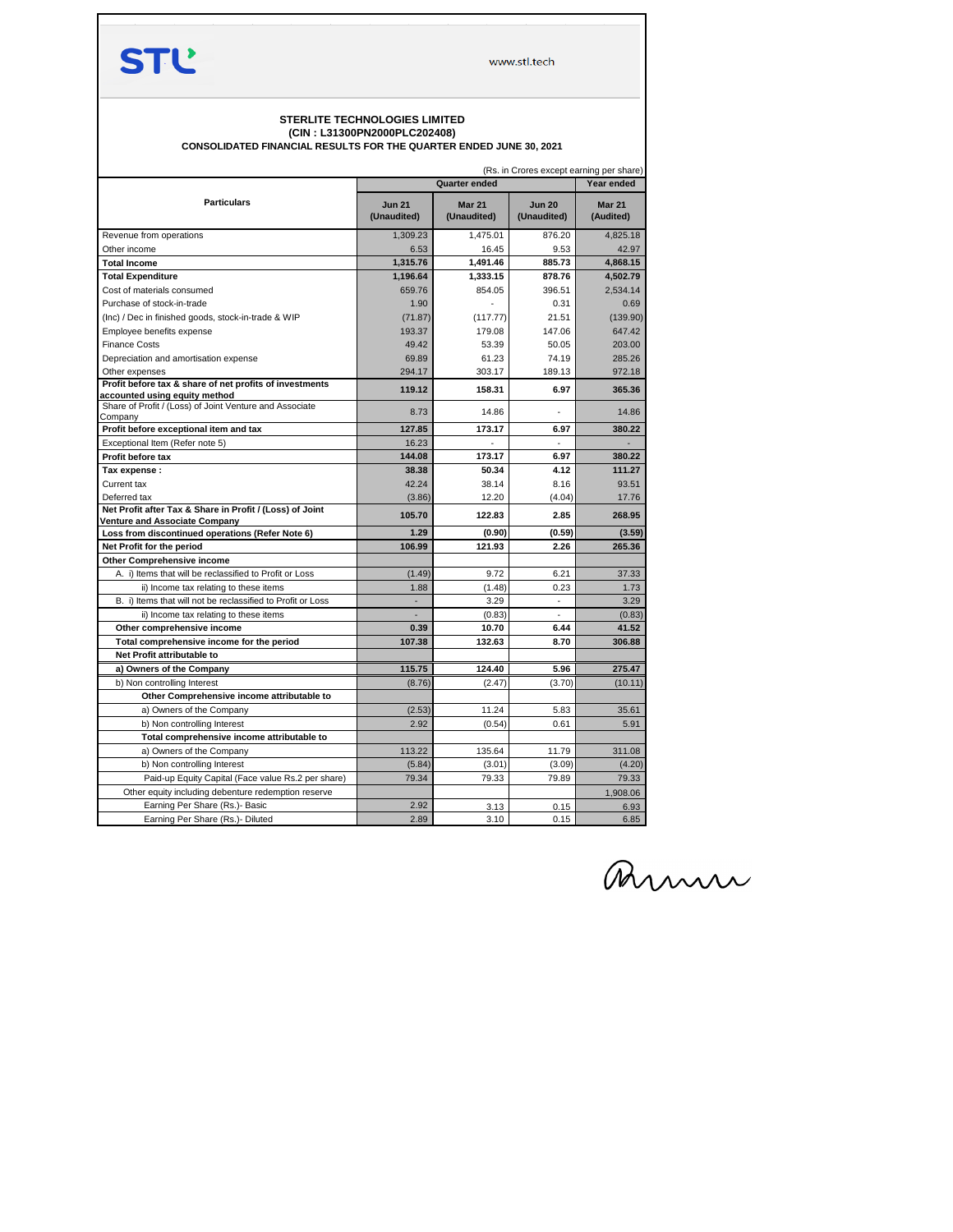



## **STERLITE TECHNOLOGIES LIMITED (CIN : L31300PN2000PLC202408) STANDALONE FINANCIAL RESULTS FOR THE QUARTER ENDED JUNE 30, 2021**

(Rs. in Crores except earning per share)

|                                                             | <b>Quarter ended</b>         |                              |                              | Year ended                 |
|-------------------------------------------------------------|------------------------------|------------------------------|------------------------------|----------------------------|
| <b>Particulars</b>                                          | <b>Jun 21</b><br>(Unaudited) | <b>Mar 21</b><br>(Unaudited) | <b>Jun 20</b><br>(Unaudited) | <b>Mar 21</b><br>(Audited) |
| Revenue from operations                                     | 1,122.49                     | 1,304.22                     | 745.16                       | 4,142.01                   |
| Other income                                                | 8.12                         | 34.24                        | 7.63                         | 57.67                      |
| <b>Total Income</b>                                         | 1,130.61                     | 1,338.46                     | 752.79                       | 4,199.68                   |
| <b>Total Expenditure</b>                                    | 1,012.22                     | 1,181.19                     | 719.70                       | 3,833.99                   |
| Cost of materials consumed                                  | 549.51                       | 686.15                       | 326.34                       | 2,115.32                   |
| Purchase of stock-in-trade                                  | 1.52                         |                              | 0.31                         | 0.69                       |
| (Inc) / Dec in finished goods, stock-in-trade & WIP         | (25.65)                      | (33.97)                      | 15.97                        | (30.11)                    |
| Employee benefits expense                                   | 136.21                       | 142.41                       | 116.21                       | 491.97                     |
| <b>Finance Costs</b>                                        | 46.24                        | 53.62                        | 46.32                        | 189.71                     |
| Depreciation and amortisation expense                       | 49.90                        | 49.26                        | 57.90                        | 215.10                     |
| Other expenses                                              | 254.49                       | 283.72                       | 156.65                       | 851.31                     |
| Profit before exceptional item and tax                      | 118.39                       | 157.27                       | 33.09                        | 365.69                     |
| Exceptional Item (Refer note 5)                             | 52.75                        |                              |                              |                            |
| <b>Profit before tax</b>                                    | 171.14                       | 157.27                       | 33.09                        | 365.69                     |
| Tax expense :                                               | 39.88                        | 48.07                        | 9.23                         | 104.28                     |
| Current tax                                                 | 34.97                        | 33.23                        | 7.07                         | 75.23                      |
| Deferred tax                                                | 4.91                         | 14.84                        | 2.16                         | 29.05                      |
| Net profit for the period                                   | 131.26                       | 109.20                       | 23.86                        | 261.41                     |
| Other Comprehensive income                                  |                              |                              |                              |                            |
| A. i) Items that will be reclassified to Profit or Loss     | (5.77)                       | 11.27                        | (0.92)                       | (1.48)                     |
| ii) Income tax relating to these items                      | 1.45                         | (2.84)                       | 0.23                         | 0.37                       |
| B. i) Items that will not be reclassified to Profit or Loss |                              | 3.29                         |                              | 3.29                       |
| ii) Income tax relating to these items                      |                              | (0.83)                       |                              | (0.83)                     |
| Other comprehensive income                                  | (4.32)                       | 10.89                        | (0.69)                       | 1.35                       |
| Total comprehensive income for the period                   | 126.94                       | 120.09                       | 23.17                        | 262.76                     |
| Paid-up Equity Capital (Face value Rs.2 per share)          | 79.34                        | 79.33                        | 79.89                        | 79.33                      |
| Earning Per Share (Rs.)- Basic                              | 3.31                         | 2.75                         | 0.59                         | 6.57                       |
| Earning Per Share (Rs.)- Diluted                            | 3.28                         | 2.72                         | 0.59                         | 6.50                       |
| <b>Debenture Redemption Reserve</b>                         |                              |                              |                              | 37.50                      |
| Other equity including debenture redemption reserve         | 1,874.56                     |                              |                              | 1,747.03                   |
| Debt equity ratio (Refer note 7)                            | 1.32                         |                              |                              | 1.18                       |
| Debt service coverage ratio (Refer note 7)                  | 1.06                         |                              |                              | 1.26                       |
| Interest Service coverage ratio (Refer note 7)              | 4.70                         |                              |                              | 2.93                       |

Parmi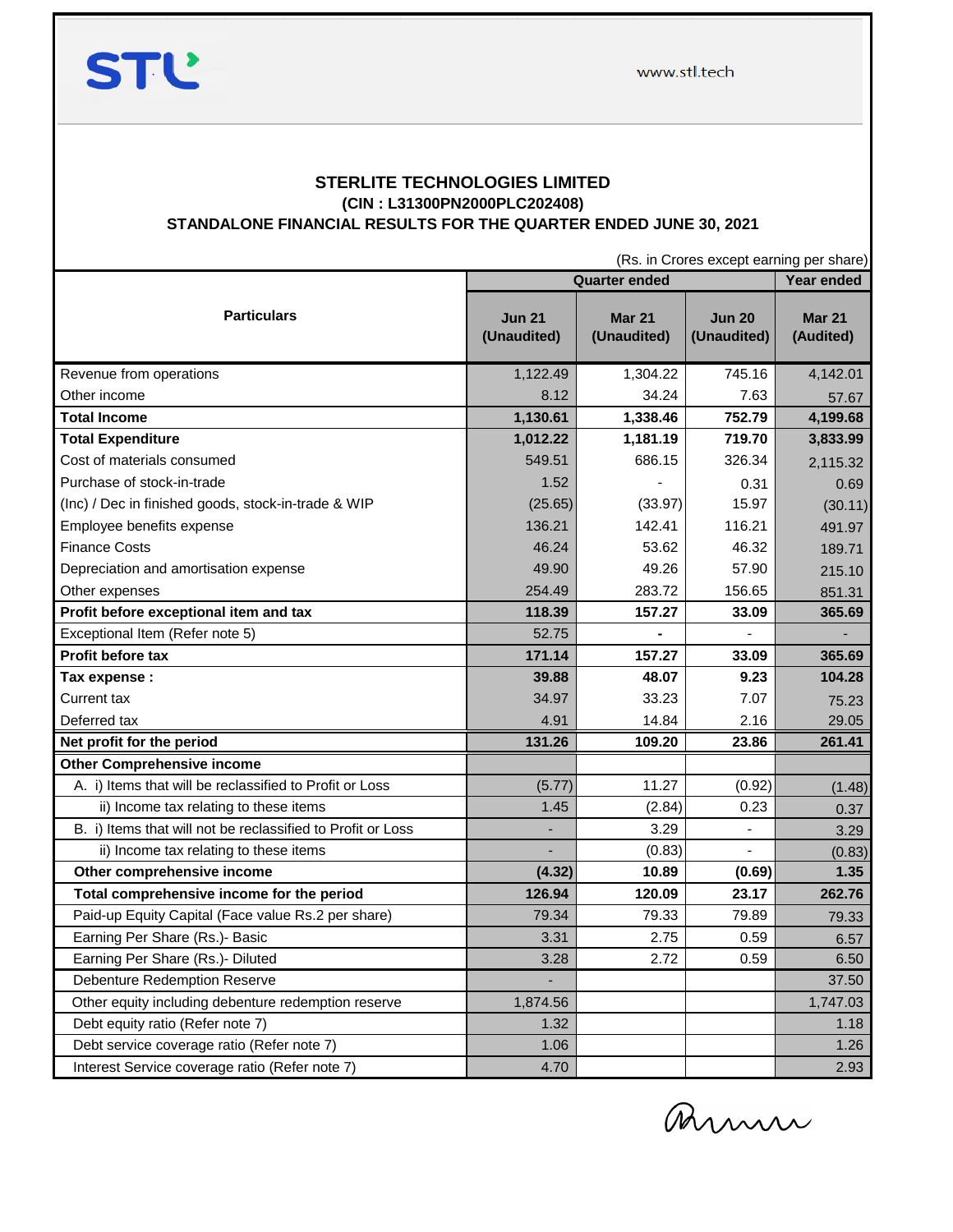

## **Notes:**

1.The above results have been reviewed by the Audit Committee. The Board of Directors at its meeting held on July 22, 2021 have approved the above results.

2.The above statement has been prepared in accordance with the Companies (Indian Accounting Standards) Rules, 2015 (Ind-AS) prescribed under section 133 of the Companies Act, 2013 and other recognised accounting practices and policies to the extent applicable.

3. The Company has only one operating segment which is Connectivity and Network Solutions (earlier known as "Telecom Products and Solutions"). Accordingly, separate segment information is not required to be disclosed.

4. Management has made an assessment of the impact of COVID 19 in preparation of these financial results. Management has considered all relevant external and internal factors in the measurement of assets and liabilities including recoverability of carrying values of its assets its liquidity position and ability to repay debts. No adjustment to key estimates and judgements that impact the financial results have been identified. Since telecom networks have been identified as an essential service, the Group is operating at its normal operating capacity at all locations. However, the impact assessment of COVID19 will be a continuing process given the uncertainties associated with its nature and duration and no significant impact is envisaged on the operations.

5. The amount of Rs. 52.75 crores reported under exceptional items in the standalone financial results includes profit of Rs. 67 crores recognised on account of transfer of land situated at Hyderabad. The amount also includes provision of Rs.14.25 crores with respect to an order against the Company for claim filed by a vendor for non-fulfilment of certain contractually agreed offtake obligations.

In addition to the exceptional items reported in the standalone financials results as stated above, the amount of exceptional items in the consolidated financial results includes a charge of Rs. 7.83 crores towards cancellation of a lease agreement by STI US (wholly owned subsidiary) and an impairment charge of Rs. 28.69 crores for the assets of JSTFCL (a subsidiary) basis the assessment of recoverable value of assets performed by Management.

6. Loss from discontinued operations pertains to Maharashtra Transmission Communication Infrastructure Limited, a subsidiary of the Company. Management had filed a fresh application with Department of Telecommunication for transfer of the entity after its earlier application had been rejected. The Department of Telecommunication has currently closed the application citing lack of clarity with respect to certain aspects in the application. Management is working towards resolving the concerns and is committed to the sale of MTCIL post resolving the concerns and obtaining requisite regulatory approvals.

7. Formulae for computation of ratios are based on standalone financial results and balance sheet which are as follows:

- Debt Service Coverage Ratio = Earnings before interest and tax/ (interest expense + principal term loan repayment)
- Interest Service Coverage Ratio = Earnings before Interest and Tax /Interest Expense
- For Debt Service Coverage Ratio and Interest Service Coverage Ratio computation:
- Earnings before interest and tax includes Profit Before Tax after exceptional item + Interest expense
- Interest expenses include finance costs as per standalone financial results
- For paid up debt capital and debt equity ratio computation:
- Debt includes long-term borrowings + short term borrowings + current maturities of long-term borrowings.
- Equity includes equity share capital and other equity as per standalone financial results

8. Credit rating for the existing Non- Convertible Redeemable Debentures (NCD) is CRISIL AA Stable. Credit rating for the outstanding commercial papers ICRA A1+ and CRISIL A1+.

9. The Company has maintained minimum required assets cover ratio of 1.1 times as per debenture issue terms of non covertible debentures carrying interest @ 7.30% p.a. and assets cover ratio of 1.25 times of non covertible debentures carrying interest @ 8.25% which signifies adequate security. Debentures are secured by way of first pari passu charge on entire movable fixed assets (both present and future) and mortgage of certain immovable fixed assets of the Company.

10. The Company has paid the interest on NCD on due dates. Details of previous and next due date of payment of interest and principal of NCD is as follow:-<br> **S.No. Security Description ISIN**<br> **S.No. Security Description IS** NCD is as follow:-

| Previous due date for<br>Next due date for      |
|-------------------------------------------------|
|                                                 |
| payment                                         |
| Principal<br><b>Interest</b><br><b>Interest</b> |
| 24-Mar-28<br>25-Mar-22                          |
| 31-Mar-22<br>29-Mar-24                          |
|                                                 |

Arnn